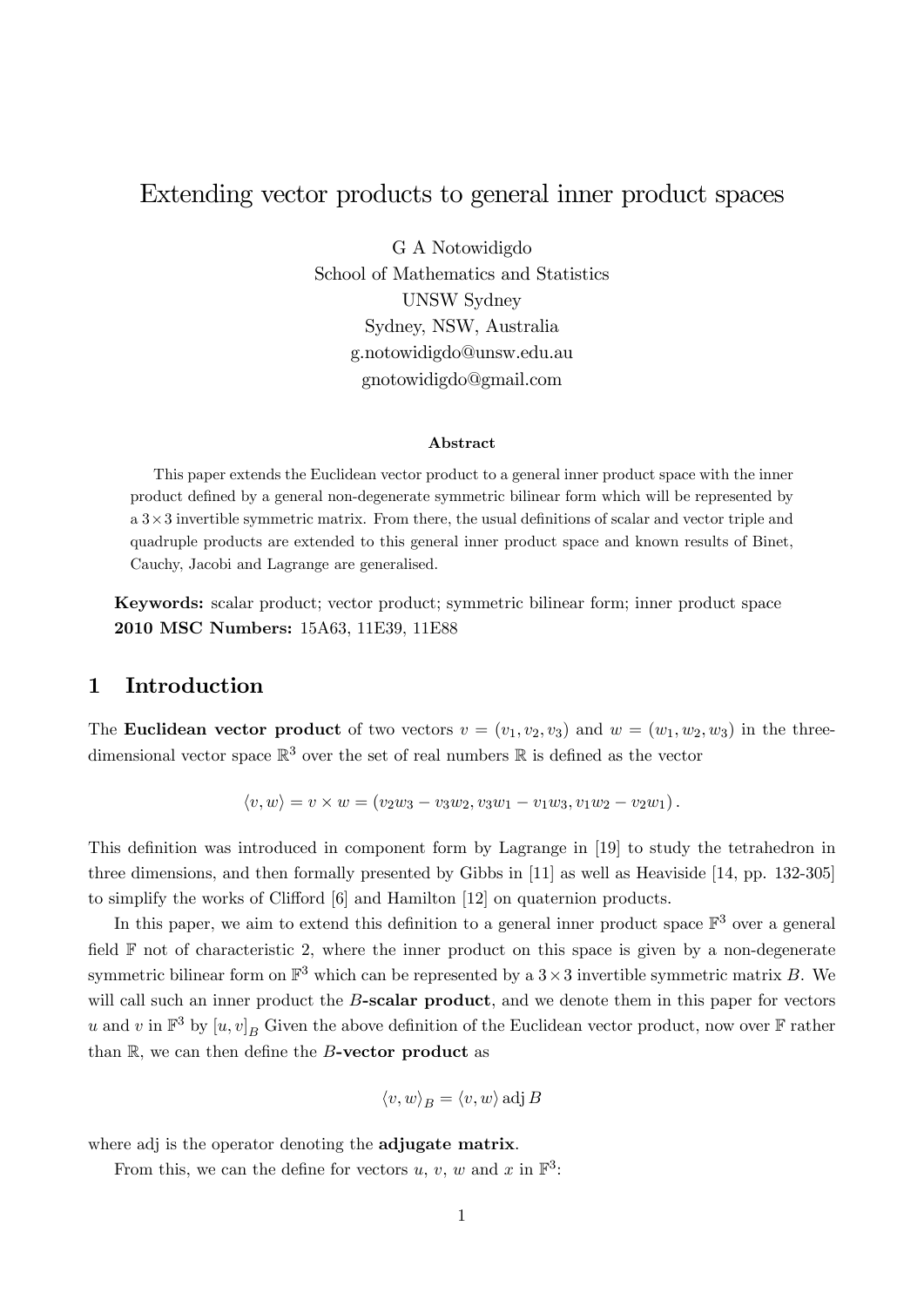$\bullet$  the *B*-scalar triple product

$$
\left[u,v,w\right]_B=\left[u,\left_B\right]_B
$$

 $\bullet$  the *B*-vector triple product

$$
\langle u, v, w \rangle_B = \langle u, \langle v, w \rangle_B \rangle_B
$$

 $\bullet$  the *B*-scalar quadruple product

$$
[u, v; w, x]_B = [\langle u, v \rangle_B, \langle w, x \rangle_B]_B
$$

 $\bullet$  and the *B*-vector quadruple product

$$
\langle u, v; w, x \rangle_B = \langle \langle u, v \rangle_B, \langle w, x \rangle_B \rangle_B.
$$

These four definitions extend the usual definitions of the scalar and vector triple and quadruple products from [11] to the general inner product space prescribed above. From this, we can generalise known results of Binet [2], Cauchy [4], Jacobi [16] and Lagrange [19] to this general inner product space and we can also rely on [21] for additional interesting results related to these triple and quadruple products.

We will conclude this paper by briefly discussing the scope of applications of the extension of vector products to general inner product spaces.

### 2 Symmetric bilinear forms and general inner product spaces

Consider the three-dimensional vector space  $\mathbb{F}^3$  over a general field  $\mathbb F$  not of characteristic 2. The objects of  $\mathbb{F}^3$  are **vectors**, which we write in row form, like  $(x, y, z)$ .

 $A$  3  $\times$  3 symmetric matrix

$$
B = \begin{pmatrix} a_1 & b_3 & b_2 \\ b_3 & a_2 & b_1 \\ b_2 & b_1 & a_3 \end{pmatrix}
$$
 (1)

determines a symmetric bilinear form on  $\mathbb{F}^3$  defined and denoted by

$$
[v, w]_B = vBw^T
$$

and under such a symmetric bilinear form  $\mathbb{F}^3$  then becomes an **inner product space**. We say then that the matrix B represents the symmetric bilinear form on  $\mathbb{F}^3$  and thus by extension the inner product space itself. We may call this kind of operation the B-scalar product, where in the case that B is the  $3 \times 3$  identity matrix, it corresponds to the usual **Euclidean scalar product** on two vectors [11, pp. 55-57].

The symmetric bilinear form on  $\mathbb{F}^3$  is **non-degenerate** if and only if for all vectors  $v$  in  $\mathbb{F}^3$  we have that  $[v, w]_B = 0$  implies  $w = 0$ , where 0 is the zero vector in  $\mathbb{F}^3$ ; this is equivalent to the condition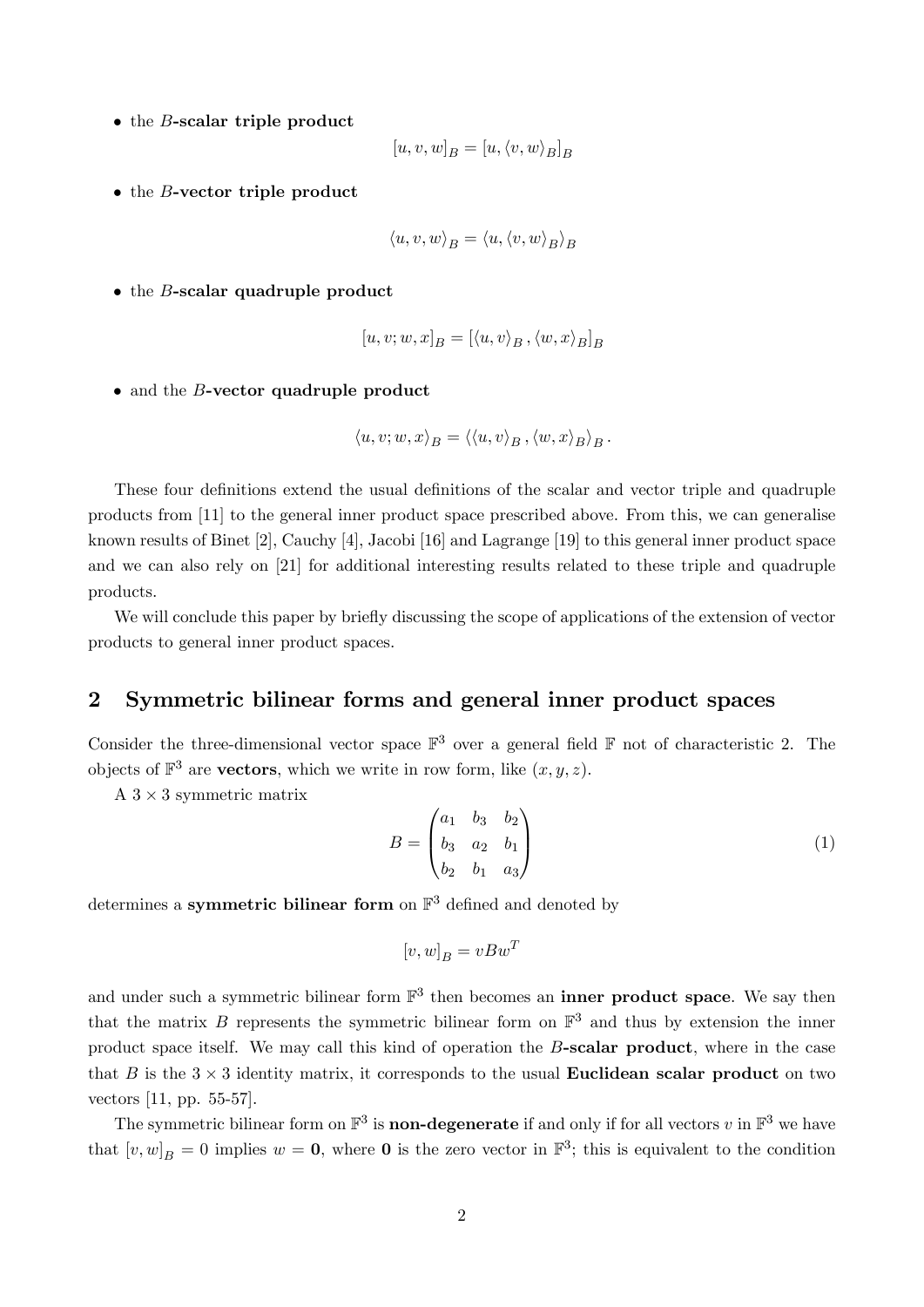that the matrix  $B$  representing the symmetric bilinear form is invertible. We will assume that the symmetric bilinear form is non-degenerate throught this paper.

We can then define the B-quadratic form on the inner product space  $\mathbb{F}^3$  equipped with the B-scalar product by

$$
Q_B\left(v\right) = [v, v]_B
$$

for all vectors v, and we say that a vector v is a B-null vector if  $Q_B(v) = 0$ . We then have for all vectors v and w in  $\mathbb{F}^3$  and a scalar  $\lambda$  in  $\mathbb F$  that

$$
Q_B(\lambda v) = \lambda^2 Q_B(v)
$$

which consequently means that

$$
Q_B(-v) = Q_B(v).
$$

We also have that

$$
Q_{B}(v+w) = Q_{B}(v) + Q_{B}(w) + 2[v, w]_{B}
$$

and

$$
Q_B(v - w) = Q_B(v) + Q_B(w) - 2[v, w]_B
$$

so that we may express the symmetric bilinear form in terms of its associated quadratic form through the polarisation formulas [13]

$$
[v, w]_B = \frac{Q_B(v + w) - Q_B(v) - Q_B(w)}{2} = \frac{Q_B(v) + Q_B(w) - Q_B(v - w)}{2}.
$$

Two vectors v and w in  $\mathbb{F}^3$  are **orthogonal** with respect to the B-scalar product if  $[v, w]_B = 0$ and we denote this relationship by  $v \perp_B w$ ; by the above polarisation formulas this is equivalent to the condition that

$$
Q_B(v + w) = Q_B(v) + Q_B(w) = Q_B(v - w).
$$

### 3 Vector product on inner product space

Given two vectors  $v_1 = (x_1, y_1, z_1)$  and  $v_2 = (x_2, y_2, z_2)$  in an inner product space  $\mathbb{F}^3$  equipped with the usual Euclidean scalar product, the **Euclidean vector product** [11, pp. 60-62] of  $v_1$  and  $v_2$  is

$$
\langle v_1, v_2 \rangle = v_1 \times v_2 = (y_1 z_2 - y_2 z_1, x_2 z_1 - x_1 z_2, x_1 y_2 - x_2 y_1).
$$

We now extend this notion to the case of a general inner product space.

Let  $v_1, v_2$  and  $v_3$  be vectors in  $\mathbb{V}^3$ , and let  $M =$  $\sqrt{ }$  $\overline{ }$  $v_1$  $v_2$  $v_3$ 1 be the matrix with these vectors as rows.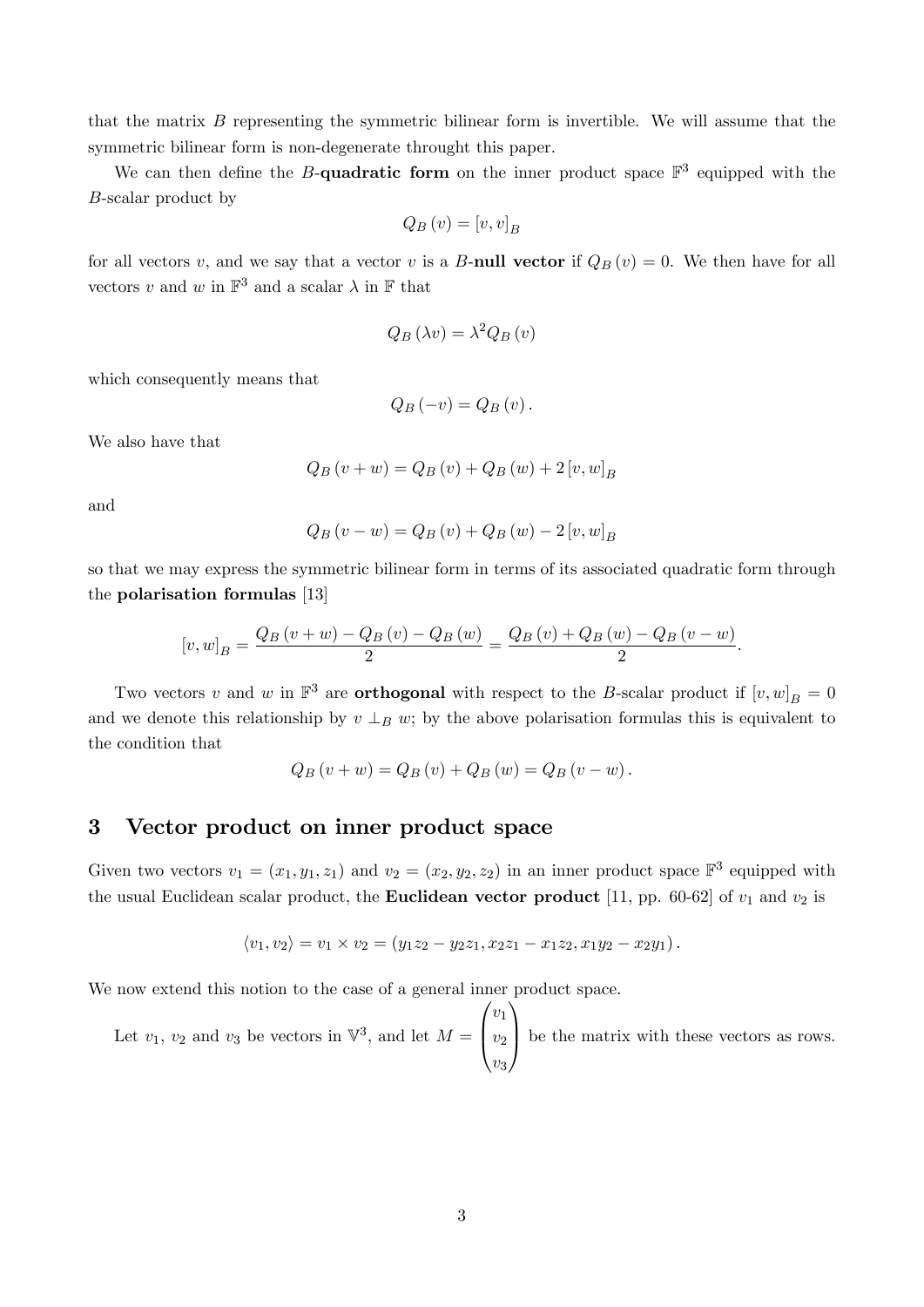We define the **adjugate** of M (see [10, p. 82] and [25, p. 232]) to be the matrix

$$
adj M = \begin{pmatrix} \langle v_2, v_3 \rangle \\ \langle v_3, v_1 \rangle \\ \langle v_1, v_2 \rangle \end{pmatrix}^T.
$$

If the  $3 \times 3$  matrix M is invertible, then the adjugate is characterized by the equation

$$
\frac{1}{(\det M)} \operatorname{adj} M = M^{-1}.
$$

One can then show in this case that the two properties

$$
\text{adj}\left( MN\right) =\left( \text{adj}\,N\right) \left( \text{adj}\,M\right)
$$

and

$$
M\left(\textrm{adj}\,M\right)=\left(\textrm{adj}\,M\right)M=\left(\textrm{det}\,M\right)I_3
$$

hold, where  $I_3$  is the  $3 \times 3$  identity matrix, and in fact they hold more generally for arbitrary  $3 \times 3$ matrices  $M$  and  $N$ . In the invertible case we have also that

$$
adj (adj M) = det (adj M) (adj M)^{-1}
$$
  
= det ((det M) M<sup>-1</sup>) ((det M) M<sup>-1</sup>)<sup>-1</sup>  
= (det M)<sup>3</sup> (det M<sup>-1</sup>) (det M)<sup>-1</sup>M  
= (det M) M.

For the fixed symmetric matrix  $B$  from  $(1)$ , we write and denote

$$
adj B = \begin{pmatrix} a_2a_3 - b_1^2 & b_1b_2 - a_3b_3 & b_1b_3 - a_2b_2 \ b_1b_2 - a_3b_3 & a_1a_3 - b_2^2 & b_2b_3 - a_1b_1 \ b_1b_3 - a_2b_2 & b_2b_3 - a_1b_1 & a_1a_2 - b_3^2 \end{pmatrix} = \begin{pmatrix} \alpha_1 & \beta_3 & \beta_2 \ \beta_3 & \alpha_2 & \beta_1 \ \beta_2 & \beta_1 & \alpha_3 \end{pmatrix}.
$$
 (2)

For the inner product space  $\mathbb{F}^3$  equipped with the B-scalar product, define the B-vector product of vectors  $v_1$  and  $v_2$  to be the vector

$$
\langle v_1, v_2 \rangle_B = \langle v_1, v_2 \rangle \text{ adj } B
$$

where  $\langle v_1, v_2 \rangle$  is the Euclidean vector product of  $v_1$  and  $v_2$  from above. The motivation for this definition is given by the following theorem, based on a similar result given in [7].

Theorem 1 (Adjugate vector product theorem) Let  $v_1$ ,  $v_2$  and  $v_3$  be vectors in  $\mathbb{V}^3$ , and let  $M =$  $\sqrt{ }$  $\overline{ }$  $v_1$  $v_2$  $v_3$ 1 be the matrix with these vectors as rows. Then for any  $3 \times 3$  invertible symmetric matrix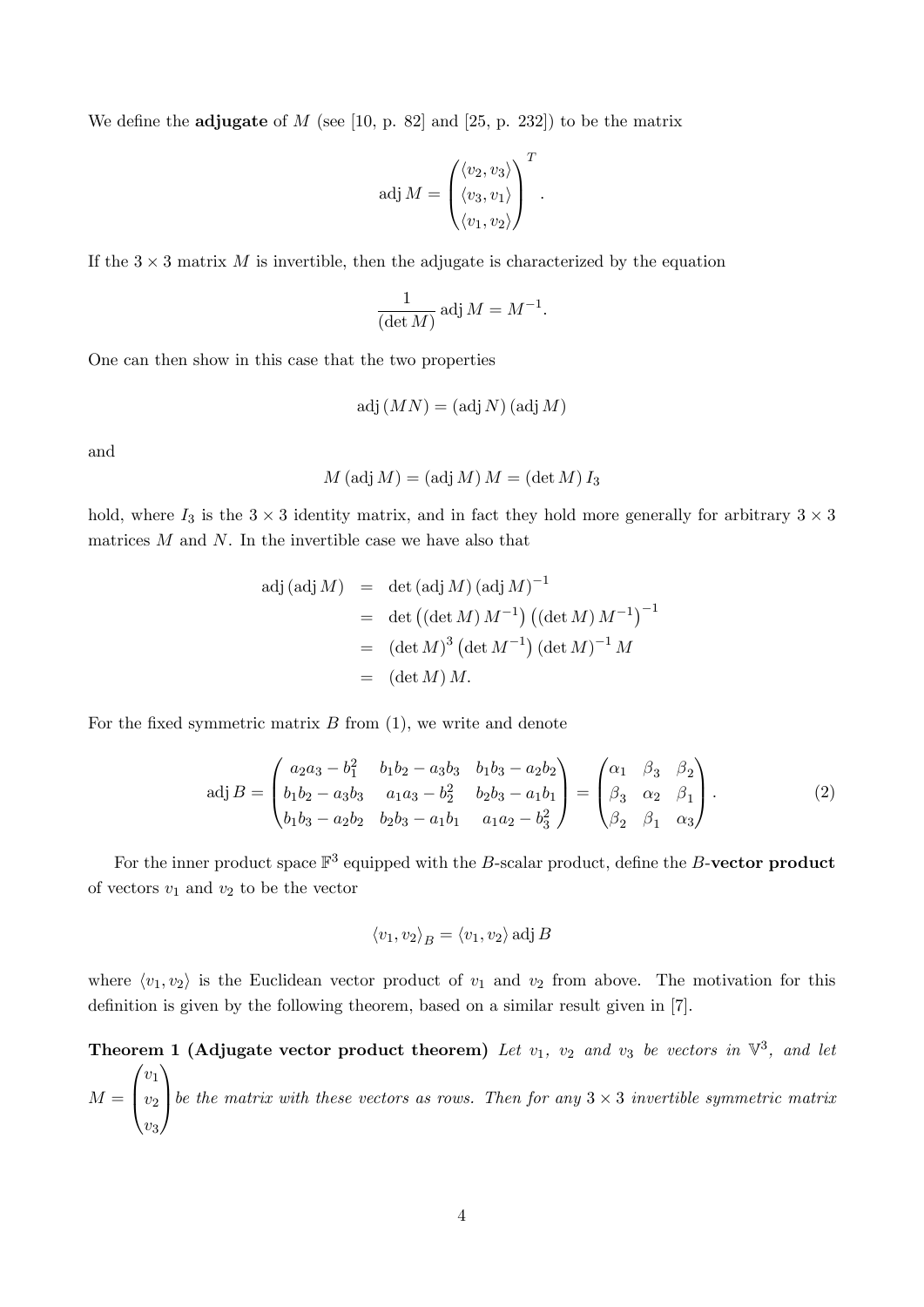B, we have that

$$
adj(MB) = \begin{pmatrix} \langle v_2, v_3 \rangle_B \\ \langle v_3, v_1 \rangle_B \\ \langle v_1, v_2 \rangle_B \end{pmatrix}^T.
$$

**Proof.** By the definition of adjugate matrix, adj  $M$  is

$$
adj M = \begin{pmatrix} \langle v_2, v_3 \rangle \\ \langle v_3, v_1 \rangle \\ \langle v_1, v_2 \rangle \end{pmatrix}^T.
$$

Since adj  $(MB) = \text{adj } B$  adj M and B is symmetric, we get

$$
(\text{adj}(MB))^T = (\text{adj} M)^T \text{adj} B = \begin{pmatrix} \langle v_2, v_3 \rangle \\ \langle v_3, v_1 \rangle \\ \langle v_1, v_2 \rangle \end{pmatrix} \text{adj} B
$$

$$
= \begin{pmatrix} \langle v_2, v_3 \rangle \text{ adj } B \\ \langle v_3, v_1 \rangle \text{ adj } B \\ \langle v_3, v_1 \rangle \text{ adj } B \\ \langle v_1, v_2 \rangle \text{ adj } B \end{pmatrix} = \begin{pmatrix} \langle v_2, v_3 \rangle_B \\ \langle v_3, v_1 \rangle_B \\ \langle v_1, v_2 \rangle_B \end{pmatrix}.
$$

Now take the matrix transpose on both sides to get the required result.  $\blacksquare$ 

The usual linearity and anti-symmetric properties of the Euclidean vector product (shown in [1, pp. 142-143]) will hold for B-vector products.

#### 3.1 Scalar triple products over general inner product spaces

Given the inner product space  $\mathbb{F}^3$  equipped with the usual Euclidean scalar product, the **Euclidean** scalar triple product of three vectors  $v_1$ ,  $v_2$  and  $v_3$  in  $\mathbb{F}^3$  is defined in [11, pp. 68-71] as

$$
[v_1, v_2, v_3] = [v_1, \langle v_2, v_3 \rangle] = \det \begin{pmatrix} v_1 \\ v_2 \\ v_3 \end{pmatrix}.
$$

We can generalise this definition for a general inner product space  $\mathbb{F}^3$  equipped with the B-scalar product. So, we now define the B-scalar triple product of three vectors  $v_1, v_2$  and  $v_3$  in  $\mathbb{F}^3$  to be

$$
[v_1, v_2, v_3]_B = [v_1, \langle v_2, v_3 \rangle_B]_B.
$$

The following result allows for the evaluation of the B-scalar triple product in terms of determinants, which generalises well-known formulas relating Euclidean scalar products and determinants, such as in [21, p. 104].

**Theorem 2 (Generalised scalar triple product theorem)** *Let* 
$$
M = \begin{pmatrix} v_1 \\ v_2 \\ v_3 \end{pmatrix}
$$
 *for vectors*  $v_1$ ,  $v_2$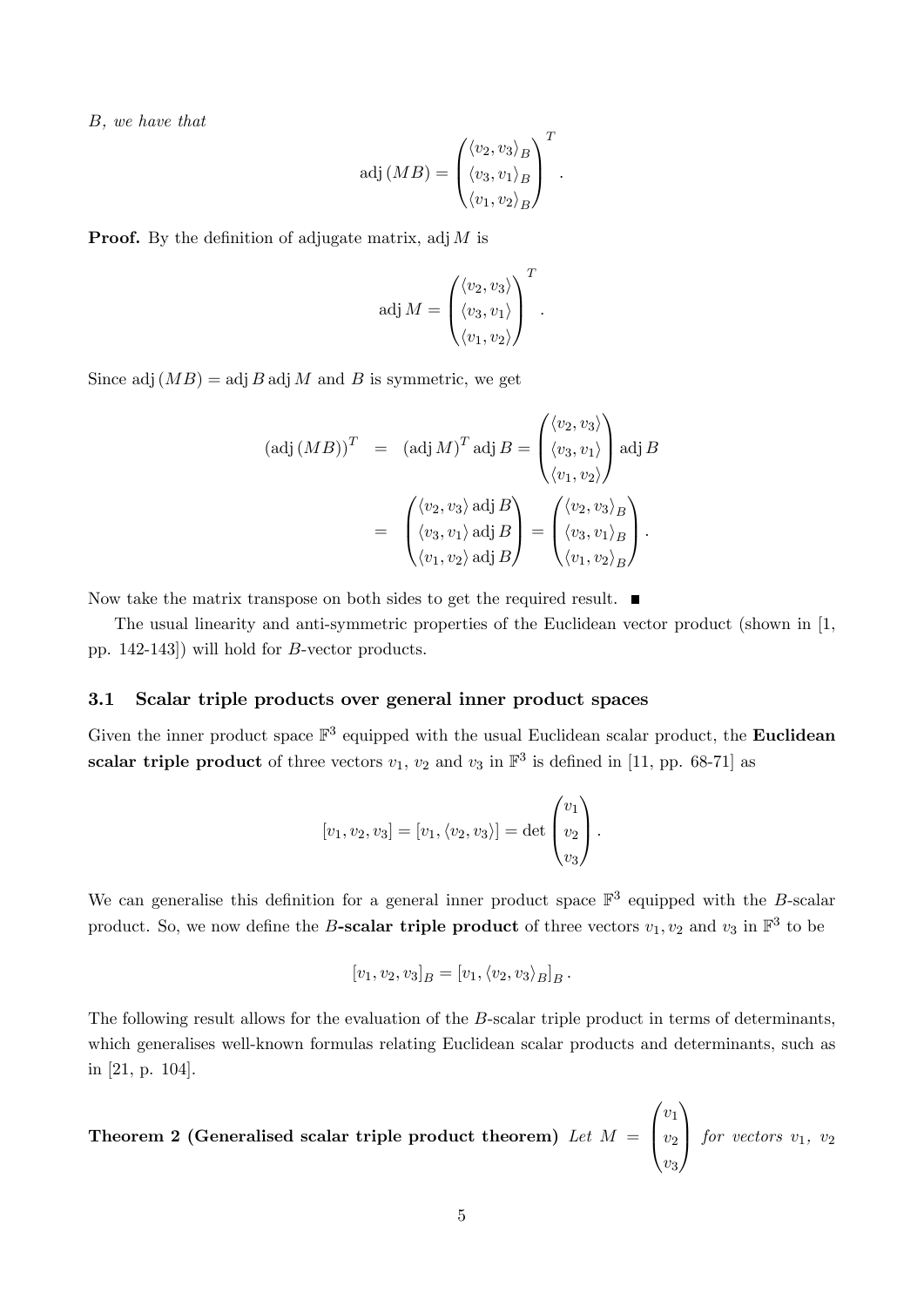and  $v_3$  in an inner product space  $\mathbb{F}^3$  equipped with the B-scalar product. Then, we have that

$$
[v_1, v_2, v_3]_B = (\det B)(\det M).
$$

**Proof.** From the definitions of the B-scalar product, B-vector product and the B-scalar triple product, we have

$$
[v_1, v_2, v_3]_B = v_1 B (\langle v_2, v_3 \rangle \text{ adj } B)^T
$$
  
= 
$$
v_1 (B \text{ adj } B) \langle v_2, v_3 \rangle^T.
$$

As adj  $B = (\det B) B^{-1}$  and  $[v_1, v_2, v_3] = \det M$  by the definition of the Euclidean scalar triple product, we get

$$
[v_1, v_2, v_3]_B = (\det B) v_1 \langle v_2, v_3 \rangle^T
$$
  
= (\det B) [v\_1, v\_2, v\_3]  
= (\det B) (\det M)

as required.

We can now relate B-vector products to orthogonality with respect to the B-scalar product.

**Corollary 3** The vectors v and w in  $\mathbb{V}^3$  are both orthogonal to  $\langle v, w \rangle_B$  with respect to the B-scalar product, i.e.

$$
v \perp_B (v \times_B w)
$$
 and  $w \perp_B (v \times_B w)$ .

Proof. By the Generalised scalar triple product theorem,

$$
[v, \langle v, w \rangle_B]_B = [v, v, w]_B = (\det B) \det \begin{pmatrix} v \\ v \\ w \end{pmatrix} = 0.
$$

Similarly,  $[w, v, w]_B = 0$  and so we have the desired result by definition of orthogonality with respect to the *B*-scalar product.  $\blacksquare$ 

The above corollary generalise the well-known fact that the Euclidean vector product gives a vector perpendicular to the two operands in the Euclidean sense to a general inner product space.

We could also rearrange the ordering of B-scalar triple products as follows.

**Corollary 4** For vectors  $v_1$ ,  $v_2$  and  $v_3$  in  $\nabla^3$ ,

$$
[v_1, v_2, v_3]_B = [v_2, v_3, v_1]_B = [v_3, v_1, v_2]_B
$$
  
= 
$$
-[v_1, v_3, v_2]_B = -[v_2, v_1, v_3]_B = -[v_3, v_2, v_1]_B.
$$

**Proof.** This follows from the corresponding relations for  $[v_1, v_2, v_3]$ , or equivalently the transformation properties of the determinant upon permutation of rows.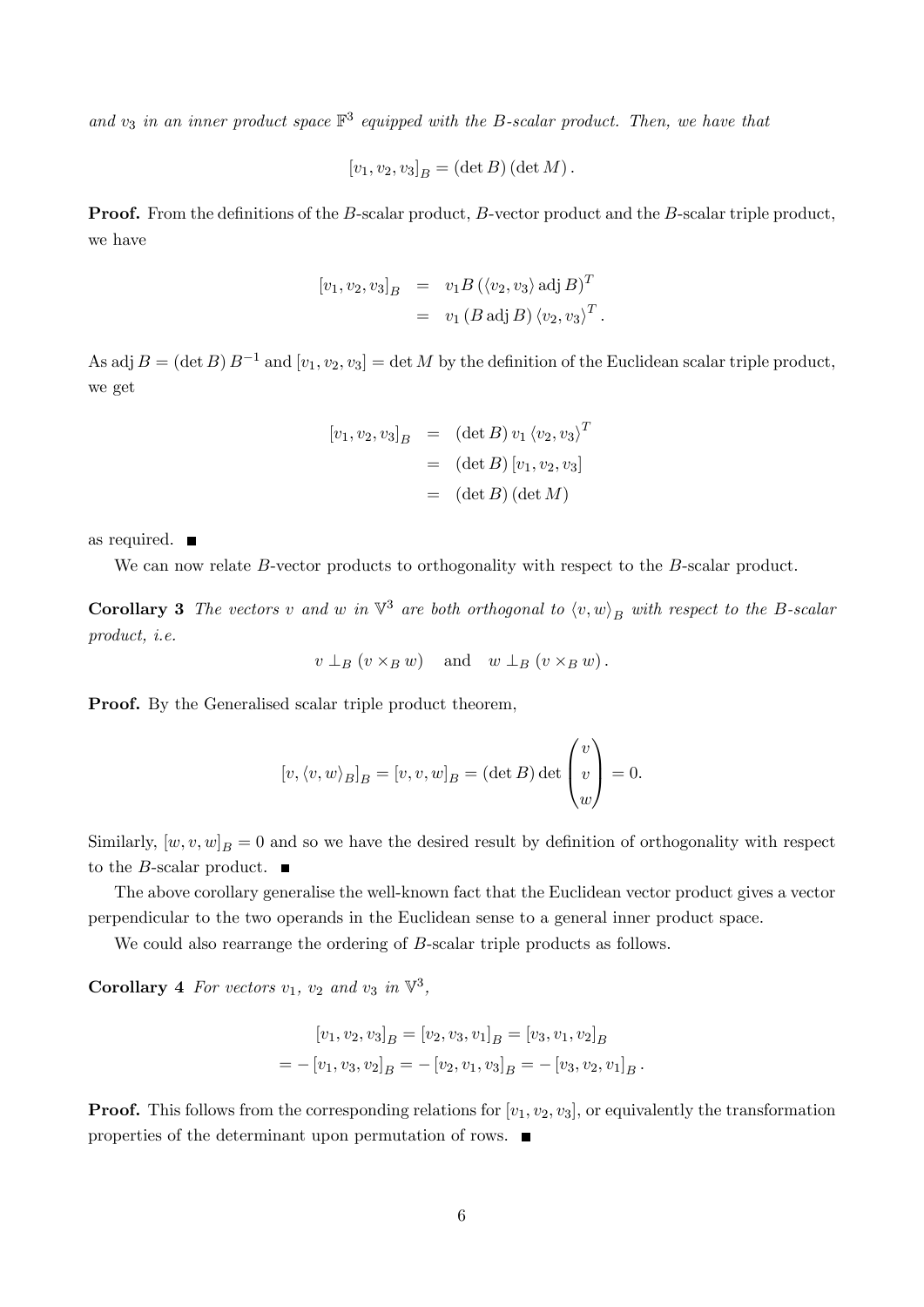#### 3.2 Vector triple products over general inner product spaces

Recall that the **Euclidean vector triple product** of three vectors  $v_1$ ,  $v_2$  and  $v_3$  in the inner product space  $\mathbb{F}^3$  equipped with the usual Euclidean scalar product (from [11, pp. 71-75]) is

$$
\langle v_1, v_2, v_3 \rangle = \langle v_1, \langle v_2, v_3 \rangle \rangle.
$$

The B-vector triple product of the same vectors on a more general inner product space equipped with the  $B$ -scalar product is similarly defined to be

$$
\langle v_1, v_2, v_3 \rangle_B = \langle v_1, \langle v_2, v_3 \rangle_B \rangle_B.
$$

We can evaluate this by generalising a classical result of Lagrange [19] from the Euclidean vector triple product to B-vector triple products, following the general lines of argument of [5] and [24, pp. 28-29]; the proof is surprisingly complicated.

**Theorem 5 (Generalised Lagrange formula)** For vectors  $v_1$ ,  $v_2$  and  $v_3$  in the inner product space  $\mathbb{F}^3$  equipped with the B-scalar product,

$$
\langle v_1, v_2, v_3 \rangle_B = (\det B) [[v_1, v_3]_B v_2 - [v_1, v_2]_B v_3].
$$

**Proof.** Let  $w = \langle v_1, v_2, v_3 \rangle_B$ . If  $v_2$  and  $v_3$  are linearly dependent, then  $\langle v_2, v_3 \rangle_B = \mathbf{0}$  and thus  $\langle v_1, v_2, v_3 \rangle_B = 0$ . Furthermore, we are able to write one of them as a scalar multiple of the other, which implies that

$$
[v_1, v_3]_B v_2 - [v_1, v_2]_B v_3 = \mathbf{0}
$$

and thus the required result holds. So we may suppose that  $v_2$  and  $v_3$  are linearly independent. From Corollary 3,  $\langle v_2, v_3 \rangle_B \perp_B w$  and thus

$$
v_2 \perp_B \langle v_2, v_3 \rangle_B
$$
 and  $v_3 \perp_B \langle v_2, v_3 \rangle_B$ .

As w is parallel to  $v_2$  and  $v_3$ , we can deduce that w is equal to some linear combination of  $v_2$  and  $v_3$ . So, for some scalars  $\alpha$  and  $\beta$  in  $\mathbb{F}$ , we have

$$
w = \alpha v_2 + \beta v_3.
$$

Furthermore, since  $v_1 \perp_B w$ , the definition of orthogonality with respect to the B-scalar product implies that

$$
[w, v_1]_B = \alpha [v_1, v_2]_B + \beta [v_1, v_3]_B = 0.
$$

This equality is true precisely when  $\alpha = \lambda [v_1, v_3]_B$  and  $\beta = -\lambda [v_1, v_2]_B$ , for some non-zero scalar  $\lambda$ in F. Hence,

$$
w = \lambda [[v_1, v_3]_B v_2 - [v_1, v_2]_B v_3].
$$

To proceed, we first want to prove that  $\lambda$  is independent of the choices  $v_1$ ,  $v_2$  and  $v_3$ , so that we can compute w for arbitrary  $v_1$ ,  $v_2$  and  $v_3$ . First, suppose that  $\lambda$  is dependent on  $v_1$ ,  $v_2$  and  $v_3$ , so that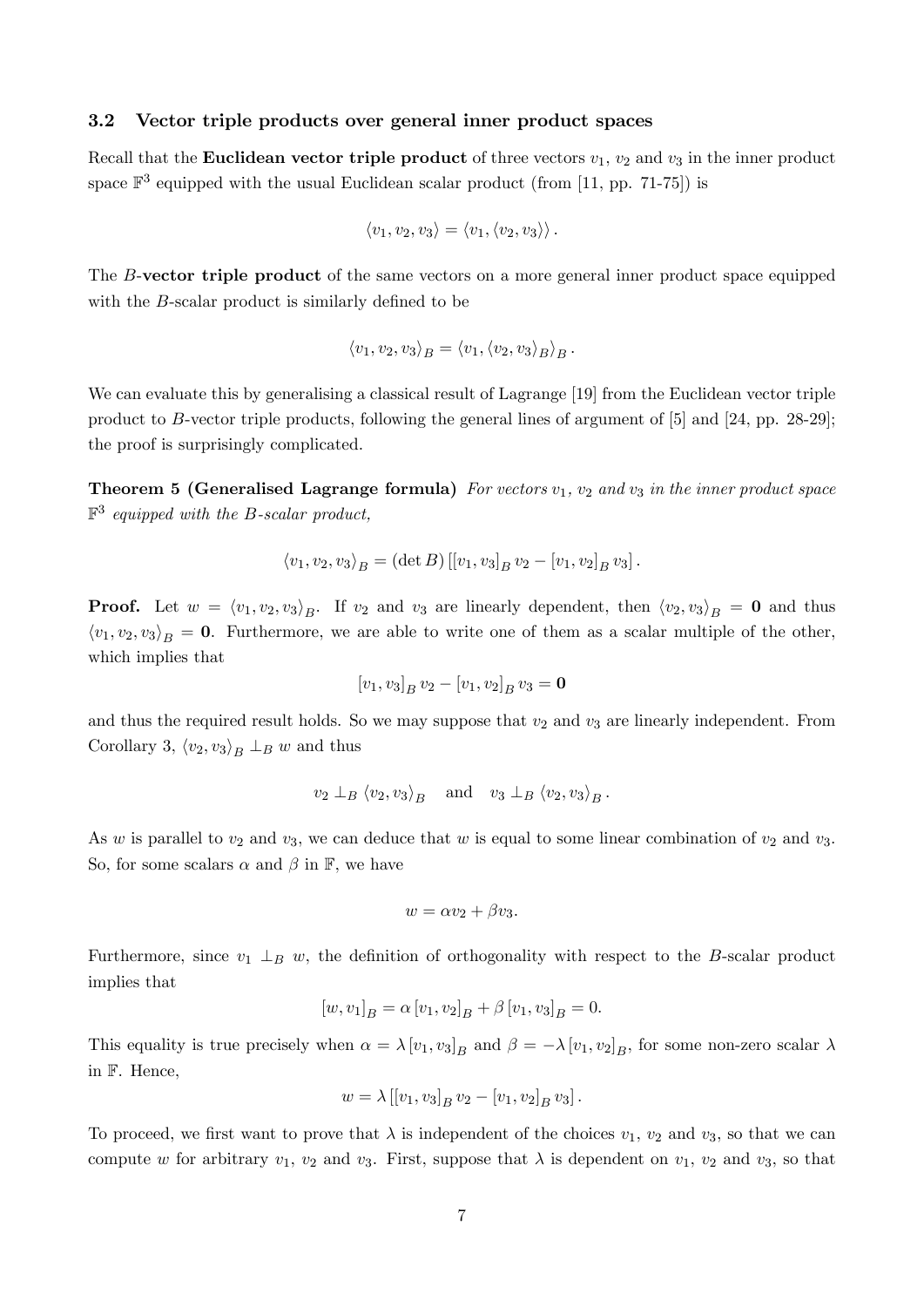we may define  $\lambda = \lambda (v_1, v_2, v_3)$ . Given another vector d in  $\mathbb{F}^3$ , we have

$$
[w,d]_B = \lambda (v_1, v_2, v_3) [[v_1, v_3]_B [v_2, d]_B - [v_1, v_2]_B [v_3, d]_B].
$$
\n(3)

Directly substituting the definition of  $w$ , we use the Generalised scalar triple product theorem to obtain

$$
[w,d]_B = \langle v_1, \langle v_2, v_3 \rangle_B \rangle_B \cdot_B d = [v_1, \langle \langle v_2, v_3 \rangle_B, d \rangle_B]_B = -[v_1, \langle d, v_2, v_3 \rangle_B]_B.
$$

Based on our calculations of  $w$ , we then deduce that

$$
-[v_1, \langle d, v_2, v_3 \rangle_B]_B = -[v_1, \lambda (d, v_2, v_3) [[d, v_3]_B v_2 - [d, v_2]_B v_3]]_B
$$
  

$$
= \lambda (d, v_2, v_3) [[v_1, v_3]_B [v_2, d]_B - [v_1, v_2]_B [v_3, d]_B].
$$
<sup>(4)</sup>

Comparing (3) and (4), we deduce that  $\lambda(v_1, v_2, v_3) = \lambda(d, v_2, v_3)$  and hence  $\lambda$  must be independent of the choice of  $v_1$ . With this, now suppose instead that  $\lambda = \lambda (v_2, v_3)$ , so that

$$
[w,d]_B = \lambda (v_2, v_3) [[v_1, v_3]_B [v_2, d]_B - [v_1, v_2]_B [v_3, d]_B]
$$
\n
$$
(5)
$$

for a vector d in  $\mathbb{F}^3$ . By direct substitution of w, we use the Generalised scalar triple product theorem to obtain

$$
[w,d]_B = [ \langle v_1, \langle v_2, v_3 \rangle_B, d]_B = [[v_2, v_3]_B, [d, v_1]_B]_B = [v_2, \langle v_3, d, v_1 \rangle_B]_B.
$$

Similarly, based on the calculations of  $w$  previously, we have

$$
[v_2, \langle v_3, d, v_1 \rangle_B]_B = [v_2, \lambda(v_2, v_3) ([v_1, v_3]_B d - [v_3, d]_B v_1)]_B
$$
  

$$
= \lambda(d, v_1) [[v_1, v_3]_B [v_2, d]_B - [v_1, v_2]_B [v_3, d]_B].
$$
 (6)

Comparing (5) and (6), we deduce that  $\lambda(v_2, v_3) = \lambda(d, v_1)$  and conclude that  $\lambda$  is indeed independent of  $v_2$  and  $v_3$ , in addition to  $v_1$ . So, we substitute any choice of vectors  $v_1$ ,  $v_2$  and  $v_3$  in order to find  $\lambda$ . With this, suppose that  $v_2 = (1, 0, 0) = e_1$  and  $v_1 = v_3 = (0, 1, 0) = e_2$ . Then, using the notation of the adjugate matrix in (2),

$$
v_2 \times_B v_3 = \langle (1, 0, 0), (0, 1, 0) \rangle \text{ adj } B
$$
  
=  $(0, 0, 1)$ 
$$
\begin{pmatrix} \alpha_1 & \beta_3 & \beta_2 \\ \beta_3 & \alpha_2 & \beta_1 \\ \beta_2 & \beta_1 & \alpha_3 \end{pmatrix}
$$
  
=  $(\beta_2, \beta_1, \alpha_3)$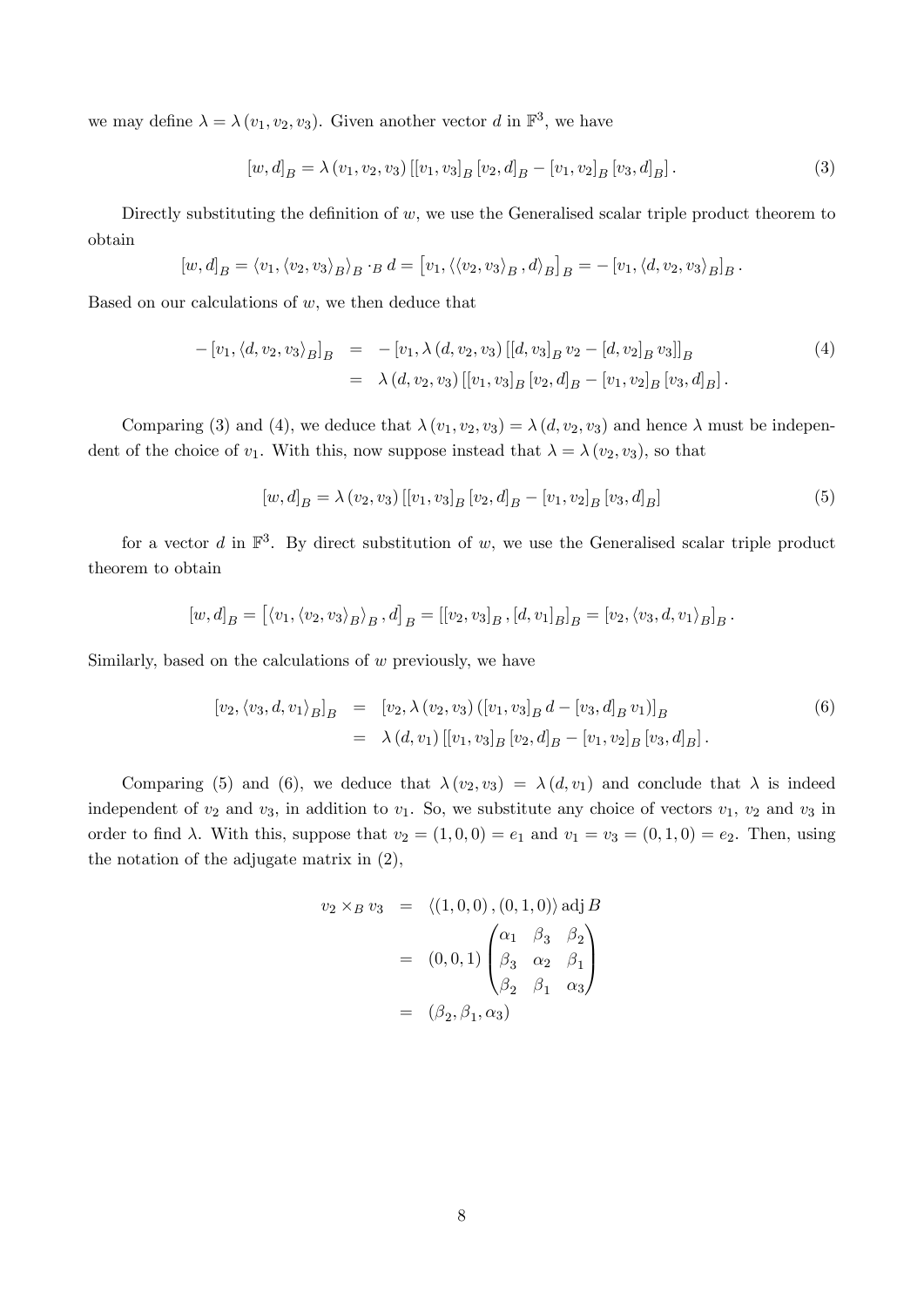and hence

$$
\langle v_1, v_2, v_3 \rangle_B = \langle (0, 1, 0), (\beta_2, \beta_1, \alpha_3) \rangle \begin{pmatrix} \alpha_1 & \beta_3 & \beta_2 \\ \beta_3 & \alpha_2 & \beta_1 \\ \beta_2 & \beta_1 & \alpha_3 \end{pmatrix}
$$
  
=  $(\alpha_3, 0, -\beta_2) \begin{pmatrix} \alpha_1 & \beta_3 & \beta_2 \\ \beta_3 & \alpha_2 & \beta_1 \\ \beta_2 & \beta_1 & \alpha_3 \end{pmatrix}$   
=  $(\alpha_1 \alpha_3 - \beta_2^2, \alpha_3 \beta_3 - \beta_1 \beta_2, 0).$ 

Now use the fact that  $\text{adj}(\text{adj }B) = (\text{det }B) B$  to obtain

$$
\text{adj}\begin{pmatrix}\n\alpha_1 & \beta_3 & \beta_2 \\
\beta_3 & \alpha_2 & \beta_1 \\
\beta_2 & \beta_1 & \alpha_3\n\end{pmatrix} = \begin{pmatrix}\n\alpha_2 \alpha_3 - \beta_1^2 & \beta_1 \beta_2 - \alpha_3 \beta_3 & \beta_1 \beta_3 - \alpha_2 \beta_2 \\
\beta_1 \beta_2 - \alpha_3 \beta_3 & \alpha_1 \alpha_3 - \beta_2^2 & \beta_2 \beta_3 - \alpha_1 \beta_1 \\
\beta_1 \beta_3 - \alpha_2 \beta_2 & \beta_2 \beta_3 - \alpha_1 \beta_1 & \alpha_1 \alpha_2 - \beta_3^2\n\end{pmatrix}
$$
\n
$$
= (\det B) \begin{pmatrix}\n\alpha_1 & b_3 & b_2 \\
b_3 & \alpha_2 & b_1 \\
b_2 & b_1 & \alpha_3\n\end{pmatrix}
$$

so that

$$
\langle v_1, v_2, v_3 \rangle_B = (\det B) (a_2, -b_3, 0).
$$

Since by (1) we have  $[v_1, v_2]_B = e_1 B e_2^T = b_3$  and  $[v_1, v_3]_B = e_2 B e_2^T = a_2$ , it follows that

$$
(\det B) (a_2, -b_3, 0) = (\det B) [(v_1 \cdot_B v_3) e_1 - (v_1 \cdot_B v_2) e_2]
$$
  
= (\det B) [(v\_1 \cdot\_B v\_3) v\_2 - (v\_1 \cdot\_B v\_2) v\_3].

From this, we deduce that  $\lambda = \det B$  and hence

$$
\langle v_1, v_2, v_3 \rangle_B = (\det B) [(v_1 \cdot_B v_3) v_2 - (v_1 \cdot_B v_2) v_3]
$$

as required.

The B-vector product itself is not an associative operation, but by the anti-symmetric property of B-vector products, we see that

$$
\langle v_1, v_2, v_3 \rangle_B = - \langle v_1, v_3, v_2 \rangle_B.
$$

The following result, attributed in the Euclidean case to Jacobi [16], connects the theory of B-vector products to the theory of Lie algebras and links the three  $B$ -vector triple products which differ by an even permutation of the indices, hence generalising Jacobi's result.

Theorem 6 (Generalised Jacobi identity) For vectors  $v_1$ ,  $v_2$  and  $v_3$  in the inner product space  $\mathbb{F}^3$  equipped with the B-scalar product, we have

$$
\langle v_1, v_2, v_3 \rangle_B + \langle v_2, v_3, v_1 \rangle_B + \langle v_3, v_1, v_2 \rangle_B = \mathbf{0}.
$$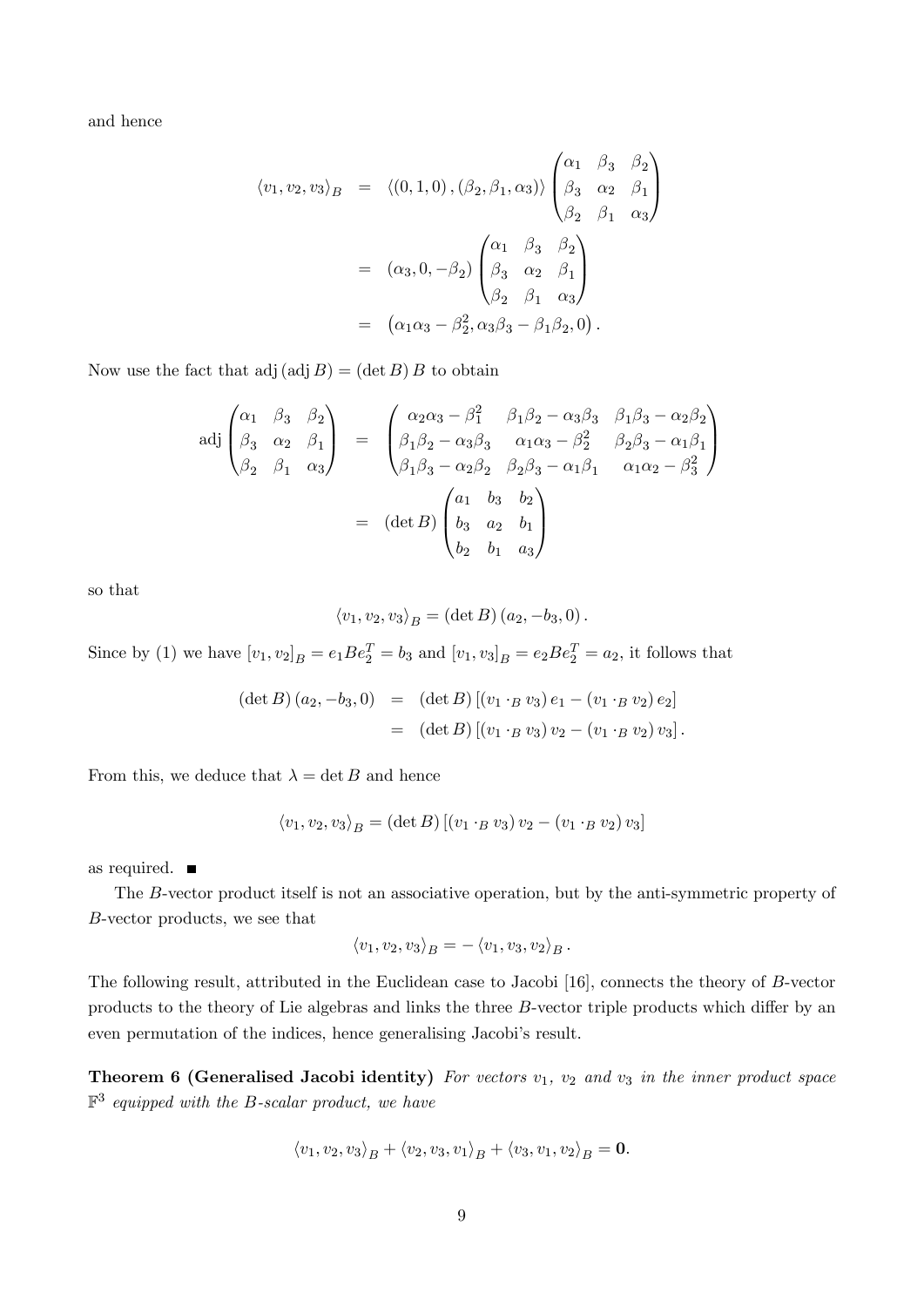**Proof.** Apply the Generalised Lagrange's formula to each of the three summands to get

$$
\langle v_1, v_2, v_3 \rangle_B = (\det B) [[v_1, v_3]_B v_2 - [v_1, v_2]_B v_3]
$$

as well as

$$
\langle v_2, v_3, v_1 \rangle_B = (\det B) [[v_1, v_2]_B v_3 - [v_2, v_3]_B v_1]
$$

and

$$
\langle v_3, v_1, v_2 \rangle_B = (\det B) [[v_2, v_3]_B v_1 - [v_1, v_3]_B v_2].
$$

Add the three summands to get the required result.  $\blacksquare$ 

#### 3.3 Scalar quadruple products over general inner product spaces

Recall that the Euclidean scalar quadruple product of vectors  $v_1$ ,  $v_2$ ,  $v_3$  and  $v_4$  in the inner product space  $\mathbb{F}^3$  equipped with the usual Euclidean scalar product (from [11, pp. 75-76]) is defined as

$$
[v_1, v_2; v_3, v_4] = [\langle v_1, v_2 \rangle, \langle v_3, v_4 \rangle].
$$

We will similarly define in the inner product space  $\mathbb{F}^3$  equipped with the B-scalar product the B-scalar quadruple product to be the quantity

$$
[v_1, v_2; v_3, v_4]_B = [\langle v_1, v_2 \rangle_B, \langle v_3, v_4 \rangle_B]_B.
$$

The following result, which originated from separate works of Binet [2] and Cauchy [4] in the case of the Euclidean scalar quadruple products and also highlighted in [3] and [24, p. 29], allows us to compute B-scalar quadruple products purely in terms of B-scalar products.

Theorem 7 (Generalised Binet-Cauchy identity) For vectors  $v_1$ ,  $v_2$ ,  $v_3$  and  $v_4$  in the inner product space  $\mathbb{F}^3$  equipped with the B-scalar product, we have

$$
[v_1, v_2; v_3, v_4]_B = (\det B) \left[ [v_1, v_3]_B [v_2, v_4]_B - [v_1, v_4]_B [v_2, v_3]_B \right].
$$

**Proof.** Let  $w = \langle v_1, v_2 \rangle_B$ , so that by the Generalised calar triple product theorem and Corollary 4,

$$
[v_1, v_2; v_3, v_4]_B = [w, v_3, v_4]_B = [v_4, w, v_3]_B.
$$

By the Generalised Lagrange formula,

$$
\langle w, v_3 \rangle_B = - \langle v_3, v_1, v_2 \rangle_B = (\det B) [[v_1, v_3]_B v_2 - [v_2, v_3]_B v_1]
$$

and hence

$$
[v_1, v_2; v_3, v_4]_B = ((\det B) [[v_1, v_3]_B v_2 - [v_2, v_3]_B v_1]) \cdot v_4
$$
  
= (\det B) [[v\_1, v\_3]\_B [v\_2, v\_4]\_B - [v\_1, v\_4]\_B [v\_2, v\_3]\_B]

as required.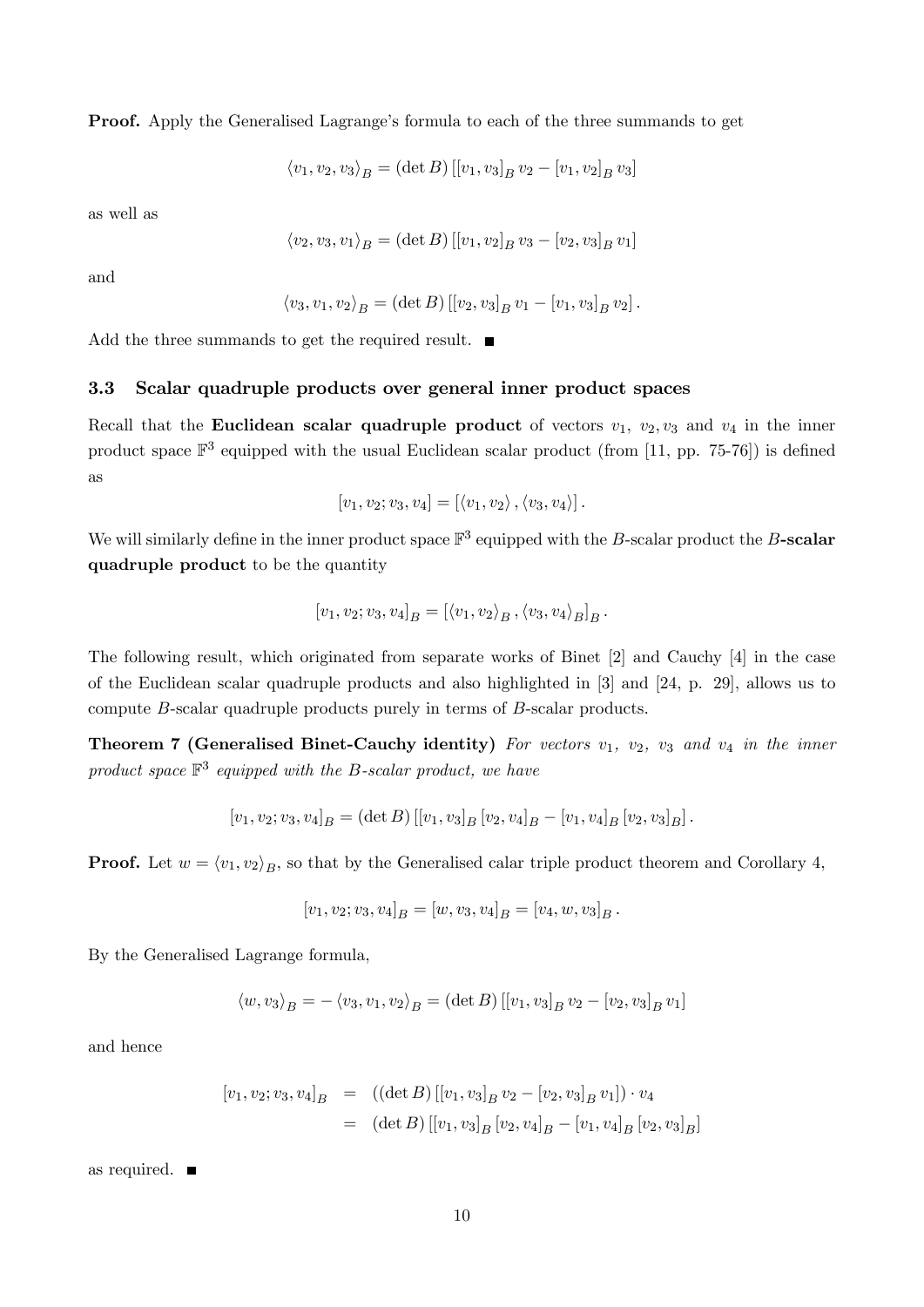An important special case of the Generalised Binet-Cauchy identity is another result of Lagrange [19], which we now generalise to a general inner product space. We distinguish this from the Generalised Lagrange formula, which computes the B-vector triple product of three vectors, by calling it the Generalised Lagrange identity.

**Theorem 8 (Lagrange's identity)** Given vectors  $v_1$  and  $v_2$  in the inner product space  $\mathbb{F}^3$  equipped with the B-scalar product, we have

$$
Q_B(\langle v_1, v_2 \rangle_B) = (\det B) \left[ Q_B(v_1) Q_B(v_2) - [v_1, v_2]_B^2 \right].
$$

**Proof.** This immediately follows from the Generalised Binet-Cauchy identity by setting  $v_1 = v_3$  and  $v_2 = v_4$ .

Here is another consequence of the Generalised Binet-Cauchy identity, which is somewhat similar to the Generalised Jacobi identity for B-vector triple products.

**Corollary 9** For vectors  $v_1$ ,  $v_2$ ,  $v_3$  and  $v_4$  in the inner product space  $\mathbb{F}^3$  equipped with the B-scalar product, we have

$$
[v_1, v_2; v_3, v_4]_B + [v_2, v_3; v_1, v_4]_B + [v_3, v_1; v_2, v_4]_B = 0.
$$

Proof. From the Generalised Binet-Cauchy identity, the three summands evaluate to

$$
[v_1, v_2; v_3, v_4]_B = (\det B) [[v_1, v_3]_B [v_2, v_4]_B - [v_1, v_4]_B [v_2, v_3]_B]
$$

as well as

$$
[v_2,v_3;v_1,v_4]_B=(\det B)\, [[v_2,v_1]_B\, [v_3,v_4]_B -[v_2,v_4]_B\, [v_3,v_1]_B]
$$

and

$$
[v_3, v_1; v_2, v_4]_B = (\det B) [[v_3, v_2]_B [v_1, v_4]_B - [v_3, v_4]_B [v_1, v_2]_B].
$$

Add the three summands to obtain the required result.  $\blacksquare$ 

#### 3.4 Vector quadruple products over general inner product spaces

Recall that the Euclidean vector quadruple product of vectors  $v_1$ ,  $v_2$ ,  $v_3$  and  $v_4$  in the inner product space  $\mathbb{F}^3$  equipped with the usual Euclidean scalar product (from [11, pp. 76-77]) is the vector

$$
\langle v_1, v_2; v_3, v_4 \rangle = \langle \langle v_1, v_2 \rangle, \langle v_3, v_4 \rangle \rangle.
$$

Define similarly the B-vector quadruple product in the inner product space  $\mathbb{F}^3$  equipped with the B-scalar product as

$$
\langle v_1, v_2; v_3, v_4 \rangle_B = \langle \langle v_1, v_2 \rangle_B, \langle v_3, v_4 \rangle_B \rangle_B.
$$

The key result here, generalising [11, p. 77] for a general inner product space, is given below.

#### Theorem 10 (Generalised vector quadruple product theorem) For vectors  $v_1$ ,  $v_2$ ,  $v_3$  and  $v_4$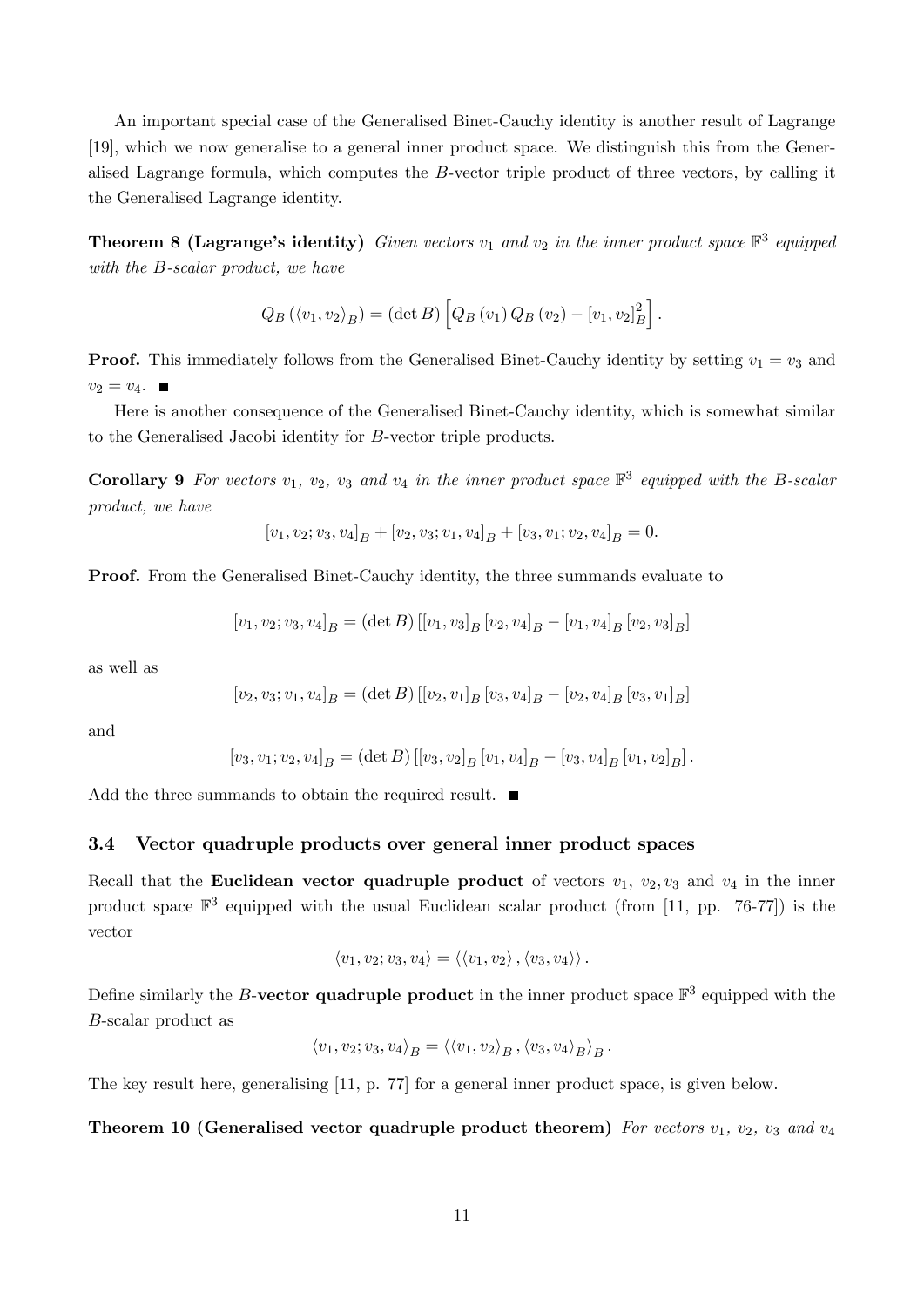in the inner product space  $\mathbb{F}^3$  equipped with the B-scalar product, we have

$$
\langle v_1, v_2; v_3, v_4 \rangle_B = (\det B) ([v_1, v_2, v_4]_B v_3 - [v_1, v_2, v_3]_B v_4)
$$
  
= (\det B) ([v\_1, v\_3, v\_4]\_B v\_2 - [v\_2, v\_3, v\_4]\_B v\_1).

**Proof.** If  $u = \langle v_1, v_2 \rangle_B$ , then use the Generalised Lagrange formula to get

$$
\langle v_1, v_2; v_3, v_4 \rangle_B = \langle u, v_3, v_4 \rangle_B = (\det B) [[u, v_4]_B v_3 - [u, v_3]_B v_4].
$$

From the Generalised scalar triple product theorem,

$$
[u, v_3]_B = [v_1, v_2, v_3]_B
$$
 and  $[u, v_4]_B = [v_1, v_2, v_4]_B$ .

Therefore,

$$
\langle v_1, v_2; v_3, v_4 \rangle_B = (\det B) [[v_1, v_2, v_4]_B v_3 - [v_1, v_2, v_3]_B v_4].
$$

Since

$$
\langle v_1, v_2; v_3, v_4 \rangle_B = -\langle v_3, v_4; v_1, v_2 \rangle_B = (v_3 \times_B v_4) \times_B (v_2 \times_B v_1)
$$

Corollary 4 gives us

$$
\langle v_1, v_2; v_3, v_4 \rangle_B = (\det B) ([v_3, v_4, v_1]_B v_2 - [v_3, v_4, v_2]_B v_1)
$$
  
= (\det B) ([v\_1, v\_3, v\_4]\_B v\_2 - [v\_2, v\_3, v\_4]\_B v\_1)

which completes the proof.  $\blacksquare$ 

As a corollary, we find a relation satisfied by any four vectors in three-dimensional vector space, extending the result in [11, p. 76] to a general inner product space.

**Corollary 11** Suppose that  $v_1$ ,  $v_2$ ,  $v_3$  and  $v_4$  are vectors in the inner product space  $\mathbb{F}^3$  equipped with the B-scalar product. Then,

$$
[v_2, v_3, v_4]_B v_1 - [v_1, v_3, v_4]_B v_2 + [v_1, v_2, v_4]_B v_3 - [v_1, v_2, v_3]_B v_4 = \mathbf{0}.
$$

Proof. This is an immediate consequence of equating the two formulations of the Generalised vector quadruple product theorem, after cancelling the non-zero factor det  $B$ .

The following result, stated and proven in [21, p. 109] for an inner product space equipped with the Euclidean scalar product, allows us to compute the product of two B-scalar triple products. The proof will rely on the above corollary.

**Theorem 12** Take six vectors  $v_1$ ,  $v_2$ ,  $v_3$ ,  $w_1$ ,  $w_2$  and  $w_3$  in the inner product space  $\mathbb{F}^3$  equipped with the B-scalar product, and let

$$
G_B = \begin{pmatrix} [v_1, w_1]_B & [v_1, w_2]_B & [v_1, w_3]_B \\ [v_2, w_1]_B & [v_2, w_2]_B & [v_2, w_3]_B \\ [v_3, w_1]_B & [v_3, w_2]_B & [v_3, w_3]_B \end{pmatrix}.
$$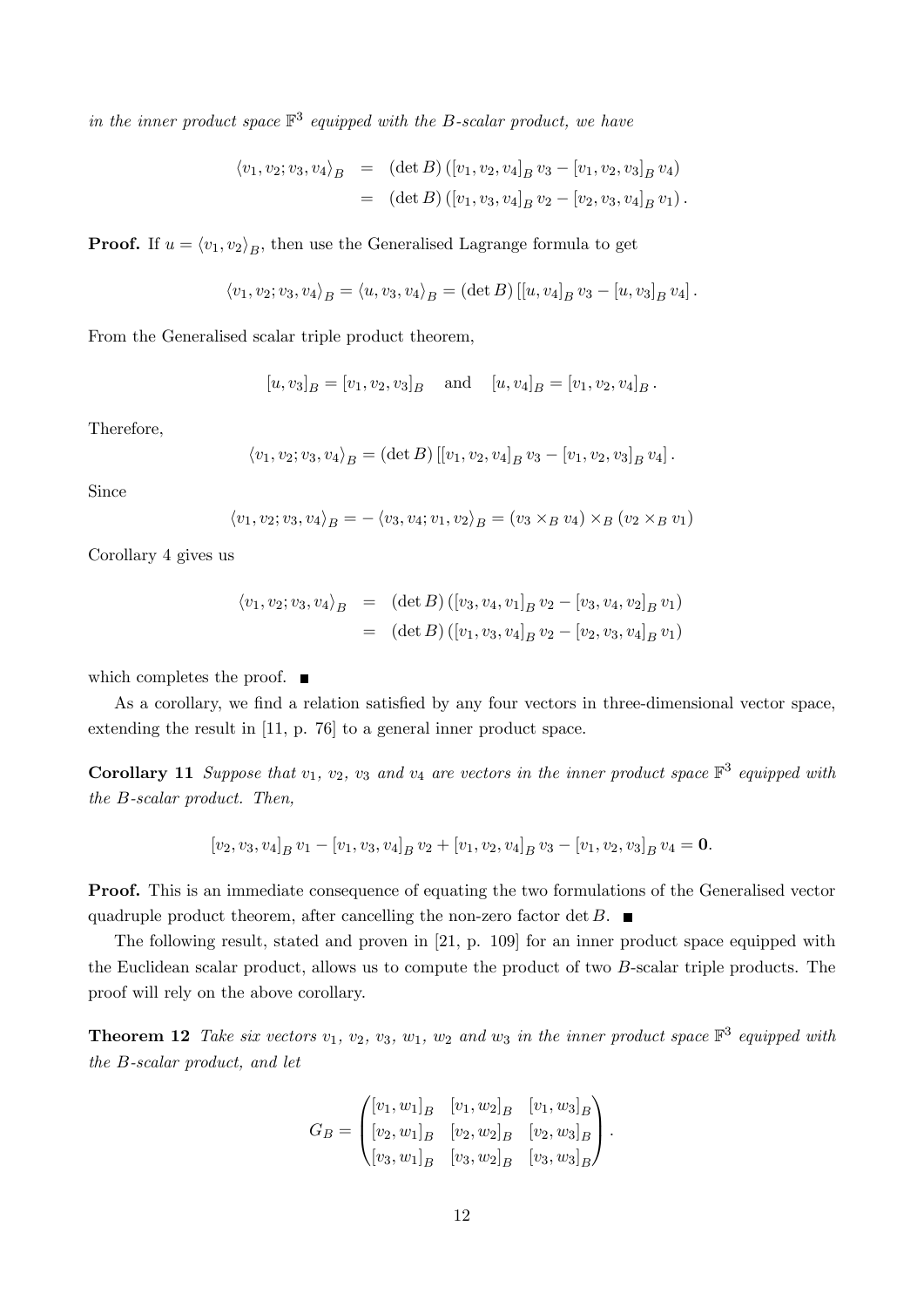Then,

$$
[v_1, v_2, v_3]_B [w_1, w_2, w_3]_B = (\det B) (\det G_B).
$$

**Proof.** Let  $a = \langle w_1, w_2 \rangle_B$ , so that by applying Corollary 11 on the vectors  $v_1, v_2, v_3$  and a,

$$
[v_2, v_3, a]_B v_1 - [v_1, v_3, a]_B v_2 + [v_1, v_2, a]_B v_3 - [v_1, v_2, v_3]_B a = \mathbf{0}.
$$
 (7)

From Corollary 4 and the Generalised Binet-Cauchy identity, we get

$$
[v_2, v_3, a]_B = [w_1, w_2; v_2, v_3]_B = (\det B) \left[ [w_1, v_2]_B [w_2, v_3]_B - [w_1, v_3]_B [w_2, v_2]_B \right]
$$

and similarly

$$
[v_1, v_3, a]_B = (\det B) \left[ [w_1, v_1]_B [w_2, v_3]_B - [w_1, v_3]_B [w_2, v_1]_B \right]
$$

and

$$
[v_1, v_2, a]_B = (\det B) \left[ [w_1, v_1]_B [w_2, v_2]_B - [w_1, v_2]_B [w_2, v_2]_B \right].
$$

Rewriting (7) as

$$
[v_1, v_2, v_3]_B a = [v_2, v_3, a]_B v_1 - [v_1, v_3, a]_B v_2 + [v_1, v_2, a]_B v_3
$$

substitute the above three computed quantities to get

$$
[v_1, v_2, v_3]_B a = ((\det B) [[w_1, v_2]_B [w_2, v_3]_B - [w_1, v_3]_B [w_2, v_2]_B]) v_1
$$
  
-(
$$
-( (\det B) [[w_1, v_1]_B [w_2, v_3]_B - [w_1, v_3]_B [w_2, v_1]_B]) v_2
$$
  
+(
$$
((\det B) [[w_1, v_1]_B [w_2, v_2]_B - [w_1, v_2]_B [w_2, v_2]_B]) v_3
$$

and take the dot product of each side with  $w_3$ , using Corollary 4 again, to get

$$
[[v_1, v_2, v_3]_B a, w_3]_B = [v_1, v_2, v_3]_B [w_1, w_2, w_3]_B
$$
  
\n
$$
= (\det B) \begin{pmatrix} [w_1, v_2]_B [w_2, v_3]_B [w_3, v_1]_B - [w_1, v_3]_B [w_2, v_2]_B [w_3, v_1]_B \\ -[w_1, v_1]_B [w_2, v_3]_B [w_3, v_2]_B + [w_1, v_3]_B [w_2, v_1]_B [w_3, v_2]_B \\ +[w_1, v_1]_B [w_2, v_2]_B [w_3, v_3]_B - [w_1, v_2]_B [w_2, v_2]_B [w_3, v_3]_B \end{pmatrix}
$$
  
\n
$$
= (\det B) \begin{vmatrix} [v_1, w_1]_B & [v_1, w_2]_B & [v_1, w_3]_B \\ [v_2, w_1]_B & [v_2, w_2]_B & [v_2, w_3]_B \\ [v_3, w_1]_B & [v_3, w_2]_B & [v_3, w_3]_B \end{vmatrix}
$$
  
\n
$$
= (\det B) (\det G_B)
$$

as required.

In the proof of the above theorem, we may write  $G_B=MBN$  where

$$
M = \begin{pmatrix} v_1 \\ v_2 \\ v_3 \end{pmatrix} \quad \text{and} \quad N = \begin{pmatrix} w_1 \\ w_2 \\ w_3 \end{pmatrix}
$$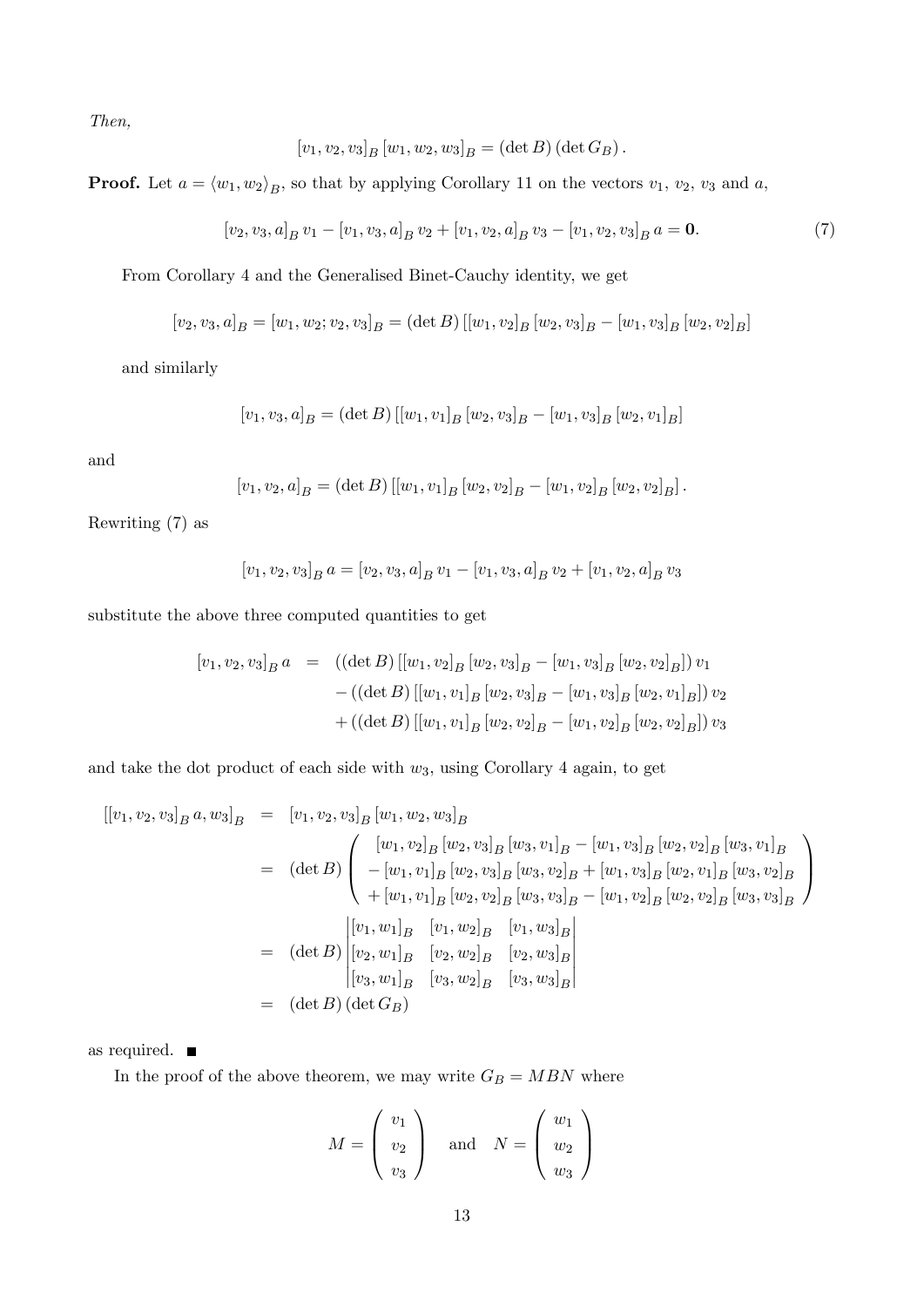so that we have

$$
[v_1, v_2, v_3]_B [w_1, w_2, w_3]_B = (\det B)^2 (\det M) (\det N).
$$

As another consequence, we get an expression for the meet of two distinct two-dimensional subspaces.

**Corollary 13** If  $U = \text{span}(v_1, v_2)$  and  $V = \text{span}(v_3, v_4)$  are distinct two-dimensional subspaces of  $\mathbb{F}^3$ then  $\langle v_1, v_2; v_3, v_4 \rangle_B$  spans  $U \cap V$ .

**Proof.** Clearly  $v$  is both in  $U$  and in  $V$  from the Generalised vector quadruple product theorem. We need only show that it is non-zero but this follows from the statement of the aforementioned result, since by assumption  $v_3$  and  $v_4$  are linearly independent and at least one of  $[v_1, v_2, v_4]_B$  and  $[v_1, v_2, v_3]_B$ must be non-zero since otherwise both  $v_4$  and  $v_3$  lie in U, which contradicts the assumption that the U and V are distinct.

A special case occurs when each of the factors of the B-quadruple vector product contains a common vector. This extends the result in [11, p. 80] to a general metrical framework.

**Corollary 14** If  $v_1$ ,  $v_2$  and  $v_3$  are vectors in the inner product space  $\mathbb{F}^3$  equipped with the B-scalar product, then

$$
\langle v_1, v_2; v_1, v_3 \rangle_B = (\det B) [v_1, v_2, v_3]_B v_1.
$$

Proof. This follows from

$$
\langle v_1, v_2; v_1, v_3 \rangle_B = (\det B) ([v_1, v_2, v_3]_B v_1 - [v_1, v_2, v_1]_B v_3)
$$

together with the fact that  $[v_1, v_2, v_1]_B = 0$ .

Yet another consequence is given below, which was alluded to [11, p. 86] in for the Euclidean case.

**Theorem 15** For vectors  $v_1, v_2$  and  $v_3$  in the inner product space  $\mathbb{F}^3$  equipped with the B-scalar product,

$$
[\langle v_2, v_3 \rangle_B, \langle v_3, v_1 \rangle_B, \langle v_1, v_2 \rangle_B]_B = (\det B) ([v_1, v_2, v_3]_B)^2.
$$

Proof. From Corollary 14,

$$
[\langle v_2, v_3 \rangle_B, \langle v_3, v_1 \rangle_B, \langle v_1, v_2 \rangle_B]_B = -[\langle v_2, v_3 \rangle_B, \langle \langle v_1, v_3 \rangle_B, \langle v_1, v_2 \rangle_B \rangle_B]
$$
  

$$
= -[\langle v_2, v_3 \rangle_B, (\det B) [v_1, v_3, v_2]_B v_1]
$$
  

$$
= (\det B) ([v_1, v_2, v_3]_B)^2
$$

as required.

It follows that if  $v_1$ ,  $v_2$  and  $v_3$  are linearly independent, then so are  $\langle v_1, v_2 \rangle_B$ ,  $\langle v_2, v_3 \rangle_B$  and  $\langle v_3, v_1 \rangle_B$ . This also suggests that there is a kind of duality here, which we can clarify by the following result, which is a generalization of Exercise 8 of [21, p. 116] to a general inner product space; it will contain four parts.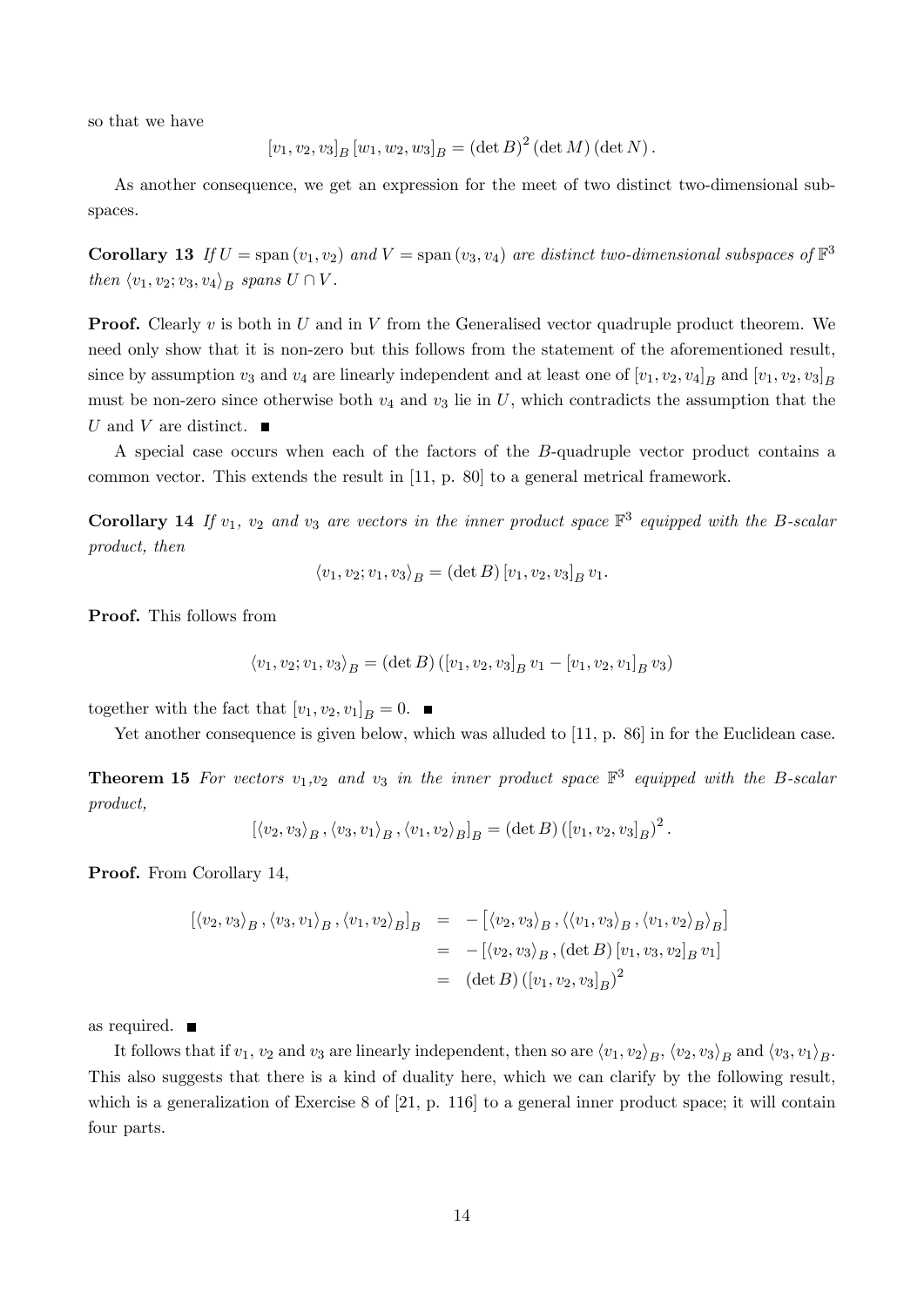**Theorem 16** Suppose that  $v_1, v_2$  and  $v_3$  are linearly independent vectors in  $\mathbb{V}^3$ , so that  $[v_1, v_2, v_3]_B$ is non-zero. Define

$$
w_1 = \frac{\langle v_2, v_3 \rangle_B}{[v_1, v_2, v_3]_B}
$$
,  $w_2 = \frac{\langle v_3, v_1 \rangle_B}{[v_1, v_2, v_3]_B}$  and  $w_3 = \frac{\langle v_1, v_2 \rangle_B}{[v_1, v_2, v_3]_B}$ .

Then, we have that

 $\langle v_1, w_1 \rangle_B + \langle v_2, w_2 \rangle_B + \langle v_3, w_3 \rangle_B = \mathbf{0}$ 

b)

a)

$$
[v_1, w_1]_B + [v_2, w_2]_B + [v_3, w_3]_B = 3
$$

c)

$$
[v_1, v_2, v_3]_B [w_1, w_2, w_3]_B = \det B
$$

d)

$$
v_1 = \frac{\langle w_2, w_3 \rangle_B}{[w_1, w_2, w_3]_B}
$$
,  $v_2 = \frac{\langle w_3, w_1 \rangle_B}{[w_1, w_2, w_3]_B}$  and  $v_3 = \frac{\langle w_1, w_2 \rangle_B}{[w_1, w_2, w_3]_B}$ .

Proof. By the Generalised Jacobi identity,

$$
\langle v_1, w_1 \rangle_B + \langle v_2, w_2 \rangle_B + \langle v_3, w_3 \rangle_B
$$
  
=  $\frac{1}{[v_1, v_2, v_3]_B} (\langle v_1, v_2, v_3 \rangle_B + \langle v_2, v_3, v_1 \rangle_B + \langle v_3, v_1, v_2 \rangle_B)$   
= **0**.

Moreover, we use the definition of the  $B$ -scalar triple product to obtain

$$
[v_1, w_1]_B + [v_2, w_2]_B + [v_3, w_3]_B
$$
  
= 
$$
\frac{1}{[v_1, v_2, v_3]_B} ([v_1, v_2, v_3]_B + [v_2, v_3, v_1]_B + [v_3, v_1, v_2]_B)
$$
  
= 3.

By Theorem 15,

$$
[w_1, w_2, w_3]_B = \left[ \frac{\langle v_2, v_3 \rangle_B}{[v_1, v_2, v_3]_B}, \frac{\langle v_3, v_1 \rangle_B}{[v_1, v_2, v_3]_B}, \frac{\langle v_1, v_2 \rangle_B}{[v_1, v_2, v_3]_B} \right]_B
$$
  

$$
= \frac{1}{[v_1, v_2, v_3]_B^3} \left[ \langle v_2, v_3 \rangle_B, \langle v_3, v_1 \rangle_B, \langle v_1, v_2 \rangle_B \right]_B
$$
  

$$
= \frac{1}{[v_1, v_2, v_3]_B^3} (\det B) ([v_1, v_2, v_3]_B)^2
$$
  

$$
= \frac{\det B}{[v_1, v_2, v_3]_B}
$$

and hence

 $[v_1, v_2, v_3]_B [w_1, w_2, w_3]_B = \det B.$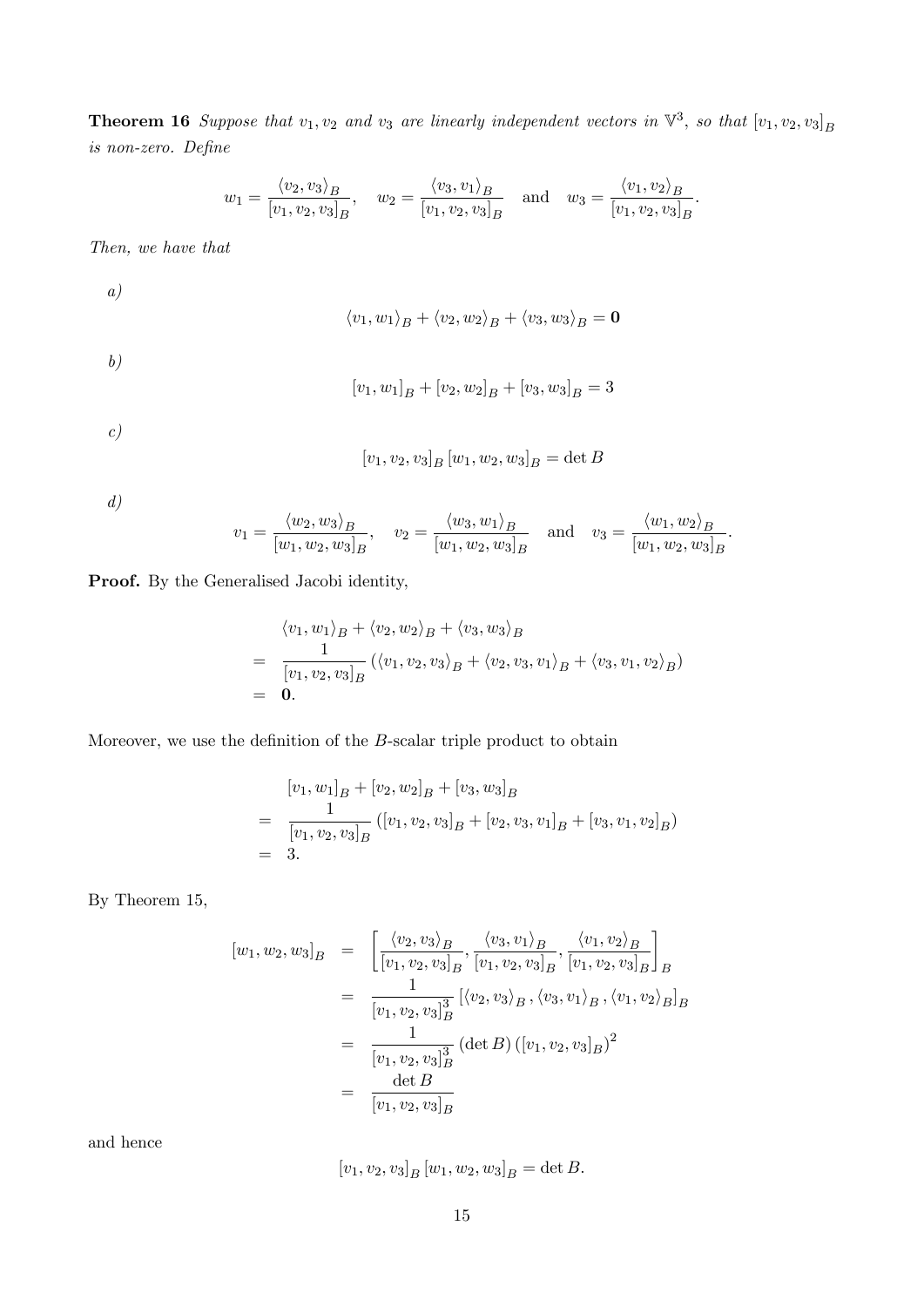Given this result, we then have

$$
\langle w_2, w_3 \rangle_B = \left\langle \frac{\langle v_3, v_1 \rangle_B}{[v_1, v_2, v_3]_B}, \frac{\langle v_1, v_2 \rangle_B}{[v_1, v_2, v_3]_B} \right\rangle_B = -\frac{1}{[v_1, v_2, v_3]_B^2} \langle v_1, v_3; v_1, v_2 \rangle_B
$$

which by Corollary 13 becomes

$$
\langle w_2, w_3 \rangle_B = -\frac{1}{[v_1, v_2, v_3]_B^2} (\det B) [v_1, v_3, v_2]_B v_1.
$$

By the Generalised scalar triple product theorem,

$$
\langle w_2, w_3 \rangle_B = \frac{(\det B)}{[v_1, v_2, v_3]_B} v_1
$$

and by the previous result in this theorem, which has been already proven,

$$
\langle w_2, w_3 \rangle_B = [w_1, w_2, w_3]_B v_1.
$$

Thus

$$
v_1 = \frac{\langle w_2, w_3 \rangle_B}{[w_1, w_2, w_3]_B}
$$

and the results for  $v_2$  and  $v_3$  are similar.

Parts a) and d) of this result also proven in [11, p. 86] for an inner product space equipped with the Euclidean scalar product; furthermore, we see that part c) of this result is a special case of Theorem 12, where the vectors  $w_1, w_2$  and  $w_3$  are dependent on  $v_1, v_2$  and  $v_3$  through the use of B-vector products.

# 4 Scope of applications

The use of vector products has been prevalent in understanding more advanced ideas in geometry, notably in relativistic geometry. Here, a **Minkowski scalar product** [20] in  $\mathbb{F}^3$ , given for vectors  $v = (v_1, v_2, v_3)$  and  $w = (w_1, w_2, w_3)$  by

$$
v \cdot w = v_1 w_1 + v_2 w_2 - v_3 w_3
$$

can be represented by the symmetric bilinear form with matrix representation

$$
B = \begin{pmatrix} 1 & 0 & 0 \\ 0 & 1 & 0 \\ 0 & 0 & -1 \end{pmatrix}.
$$

Euclidean geometry and relativistic geometry, among many other non-Euclidean geometries, can be unified through Klein's Erlangen program (see  $[17]$  and  $[18]$ ) by organising geometry in terms of projective geometry, a less restrictive form of affine geometry, over a general symmetric bilinear form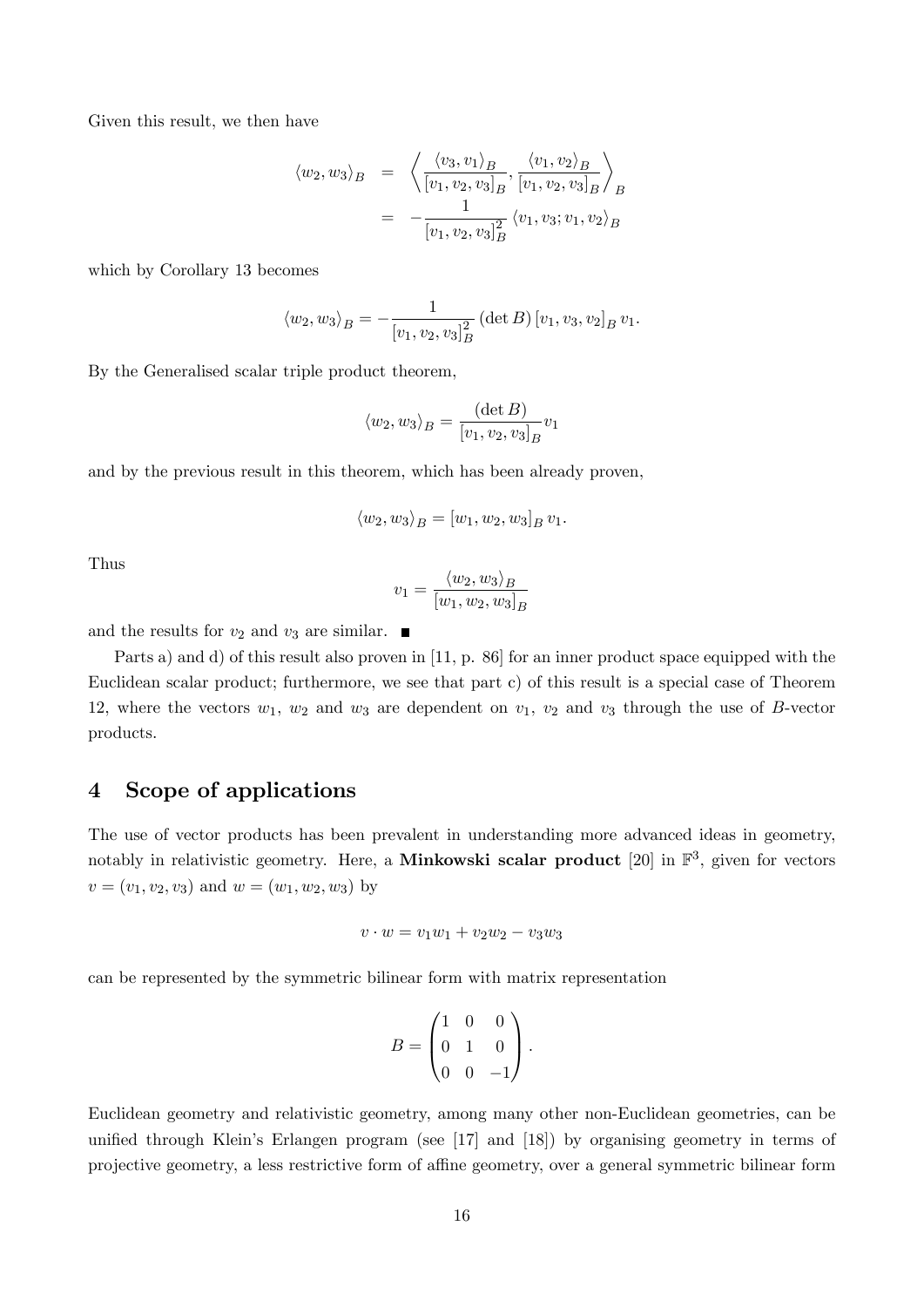as described above. Some form of this treatment is also given in [22] and [23].

Coordinate-free approaches may also exist, which can generalise the ideas of the vector product over a general inner product space to arbitrary dimensions. This may be explored in a future paper by the author, where the works of  $[8]$  and  $[15]$  in the field of geometric algebra will be crucial in such a setup. The vector product is closely linked to the idea of Hodge star operators in geometric algebra; seen in [9, p. 15], this study would be a desirable first step in generalising the vector product over a general inner product space to coordinate-free approaches.

# 5 Acknowledgment

This research was conducted during the author's doctoral candidature at UNSW Sydney in Sydney, NSW, Australia.

### References

- [1] Anton, H. & Rorres, C.: Elementary Linear Algebra with Applications (9th ed.). John Wiley & Sons, Inc., Hoboken, NJ (2005).
- [2] Binet, J. F. M.: MÈmoire sur un systeme de formules analytiques, et leur application ‡ des considerations géométriques. J. Ec. Polytech., 9, 280-302 (1812).
- [3] Brualdi, R. A. & Schneider, H.: Determinantal identities: Gauss, Schur, Cauchy, Sylvester, Kronecker, Jacobi, Binet, Laplace, Muir, and Cayley. Linear Algebra Appl., 52-53, 769-791 (1983).
- [4] Cauchy, A.: Memoire sur les fonctions qui ne peuvent obtenir que deux valeurs Ègales et des signes contraires par suite des transpositions opérées entre les variables qu'elles renferment.  $J$ . Ec. Polytech., 17, 29-112 (1815).
- [5] Chapman, S. & Milne, E. A.: The proof of the formula for the vector triple product. Math. Gaz., 23(253), 35-38 (1939).
- [6] Clifford, W. K.: *Elements of Dynamic*. MacMillan & Co., London, UK (1878).
- [7] Collomb, C.: A tutorial on inverting 3 by 3 matrices with cross products. http://www.emptyloop.com/technotes (n.d.). Accessed 15 August 2021.
- [8] Doran, C. J. L. & Lasenby, A. N.: Geometric Algebra for Physicists. Cambridge University Press, Cambridge, UK (2003).
- [9] Flanders, H.: *Differential Forms with Applications to the Physical Sciences.* Academic Press, Inc., New York, NY (1963).
- [10] Gantmacher, F. R.: The Theory of Matrices (Vol. 1). Chelsea Publishing Company, New York, NY (1960).